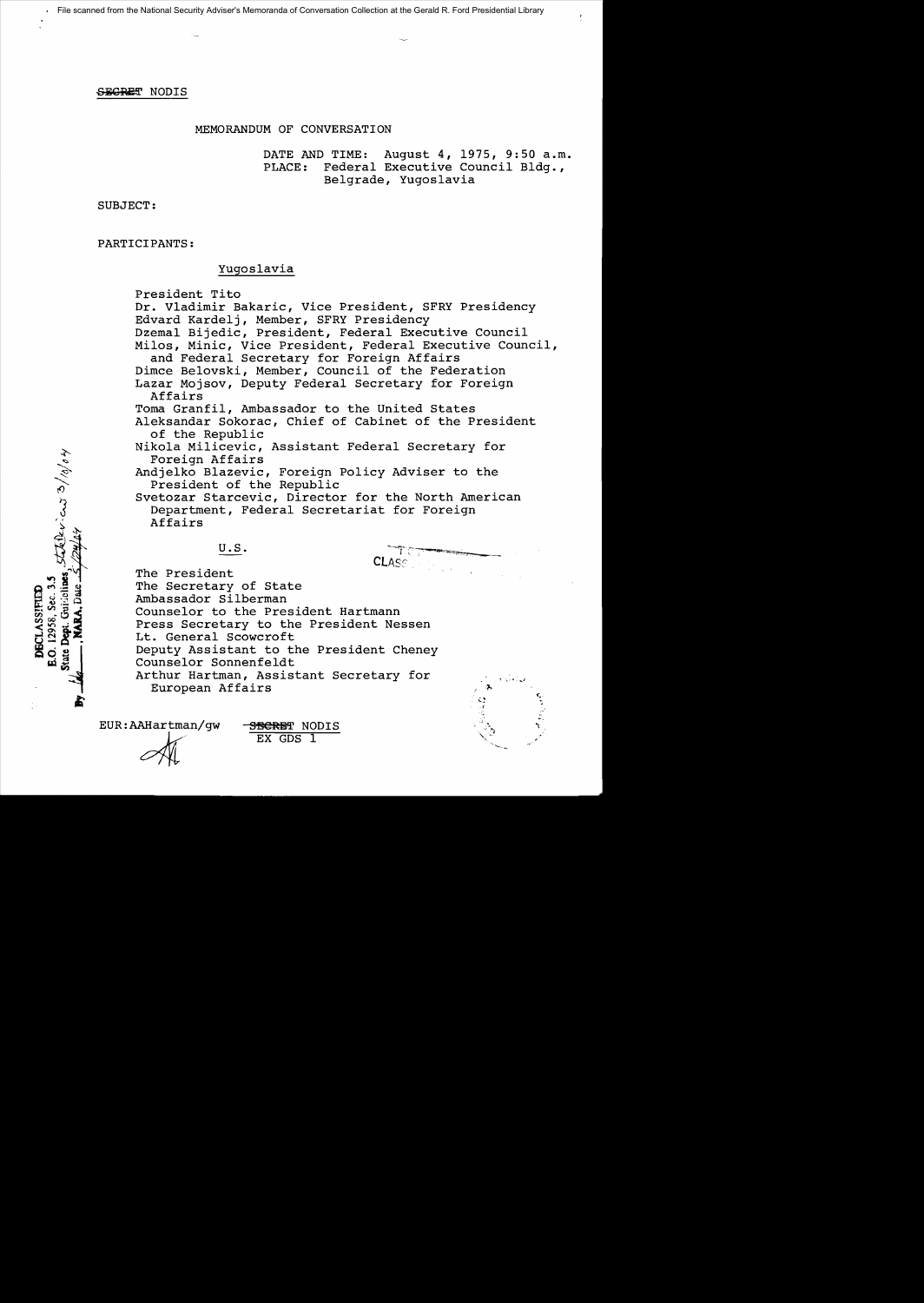$-2-$ 

Tito: What kind of tree did you plant?

- The President: It was a Colorado pine and I was helped by the Secretary of State, my son and the Secretary's son. Us old men need<br>voung people to help us. I felt that young people to help us. way even more this morning when I went out for a swim. The water was very cold but that is a beautiful pool that you have.
- Tito: We can now resume our talks. What priority do you want to give to the issues?
- The President: Secretary Kissinger has brought to my attention a very shocking situation which is of deep concern to all of us and I would like to have him tell you about it.
- The Secretary: This concerns an act of terrorism. The Japanese Red Army has taken some 40 American citizens and 3 Swedes and captured<br>them. They are demanding the release of They are demanding the release of 7 Japanese terrorists in Japan. Our position is, as it has always been, that we refuse to negotiate and to pay ransom in these cases. We do this in order not to encourage the capture of other Americans for the same purpose. We refuse to dis-<br>cuss the case with anyone. In Tanzania cuss the case with anyone. one of our Ambassadors violated this rule and he will now be released. The American Government will always refuse to negotiate because that is the only way we can keep demands from being made upon us.

Tito: How many Japanese are there?

The Secretary: Seven, and they have a machine gun. They all seem to be on one floor and they fire<br>the qun from time to time. The Japanese the gun from time to time.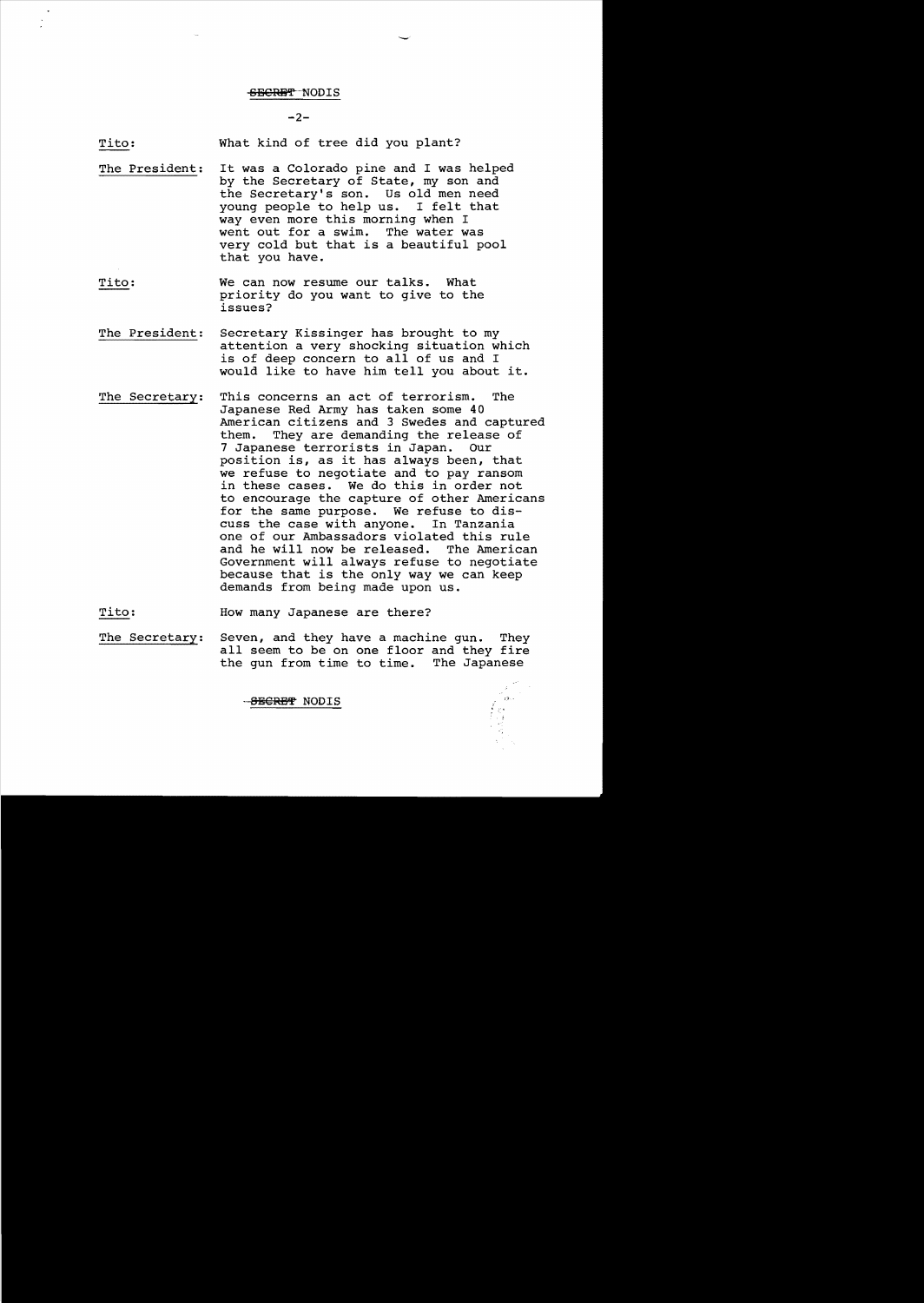## $-3-$

have asked for an airline plane to take the prisoners from Japan and then to come to Kuala Lumpur and pick up the terrorists. They've extended the deadline twice now and it's due to come up again at 10:30 this morning our time.

- The President: It's our strong feeling that if we were to breach this hard line that we take there would be no end to the demands being made upon us. We have to be tough and that is right in the long run.
- Tito: There seem to be a large number of people involved and, of course, this kind of terrorist is ready for suicide.
- The President: Yes, they are sort of kamikazes.
- The Secretary: These Japanese are the same ones responsible for the Tel Aviv killings.
- The President: If we could move on to the Middle East in which we both have a deep interest, I would<br>like to make a general comment. Because like to make a general comment. of your interests and the impact that Yugoslavia can make in the situation I would like to fill you in on our thinking and also to hear your views.

We are convinced that if a stalemate continues, war is inevitable in the Middle East and this time it will be bloodier, more costly and could involve a confrontation between the United states and the Soviet Union. All of this could be avoided if we could make progress toward a solution on the basis of UN Resolutions 242 and 338. What we need is to have some time and this is why we have been in favor of an interim settle-<br>ment. This is not an easy question and we This is not an easy question and we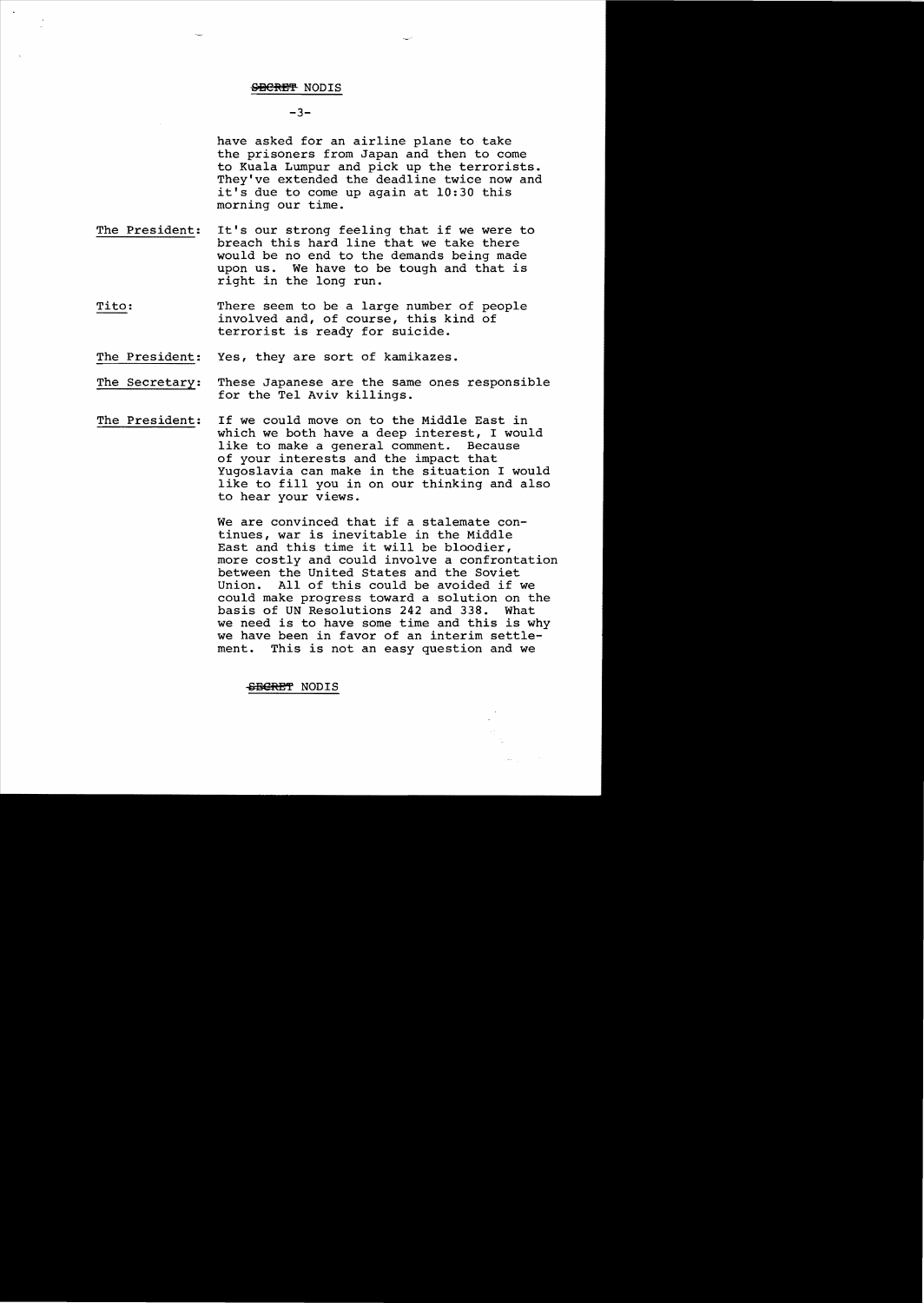#### $-4-$

have spent a lot of time trying to see whether we can successfully pursue these negotiations. If they break down we face other prospects which would not be good for the world or for the Middle East.

Tito: Our opinion is that the possibility for progress lies with Israel because Israel has not complied with the UN Resolutions<br>which you mentioned, 242 and 338. We had which you mentioned,  $242$  and  $338$ . hoped that some results would be achieved from your step by step negotiations--those carried on by Secretary Kissinger. But only one step has been achieved. Now we  $s$ eem to be in a stalemate. We think that seem to be in a staiemate. We chink that<br>Israel shouldn't be allowed to do as it wishes. We think that Israeli behavior has brought about all this talk of the possibility of<br>expulsion from the UN. It would be a expulsion from the UN. very unhappy development for the UN. It would be bad for the UN and it would bring divisions in the non-aligned world. But Israel continues to violate the will of others and therefore we think more pressure should be put on Israel.

In Kampala there was a moderate resolution that was finally passed but there is growing pressure to expel Israel from the Divisions appeared at Kampala. Ghana and Zaire both wanted a more moderate resolution and they were successful but it does show what happens if Israel doesn't change its position--how it can bring about division in the non-aligned world. Sadat was even against the more radical Arab suggestions.

You are quite right, we are very much interested in this problem. We have always tried to find a solution. We have exchanged visits with Egypt. I have gone

 $\sim$  1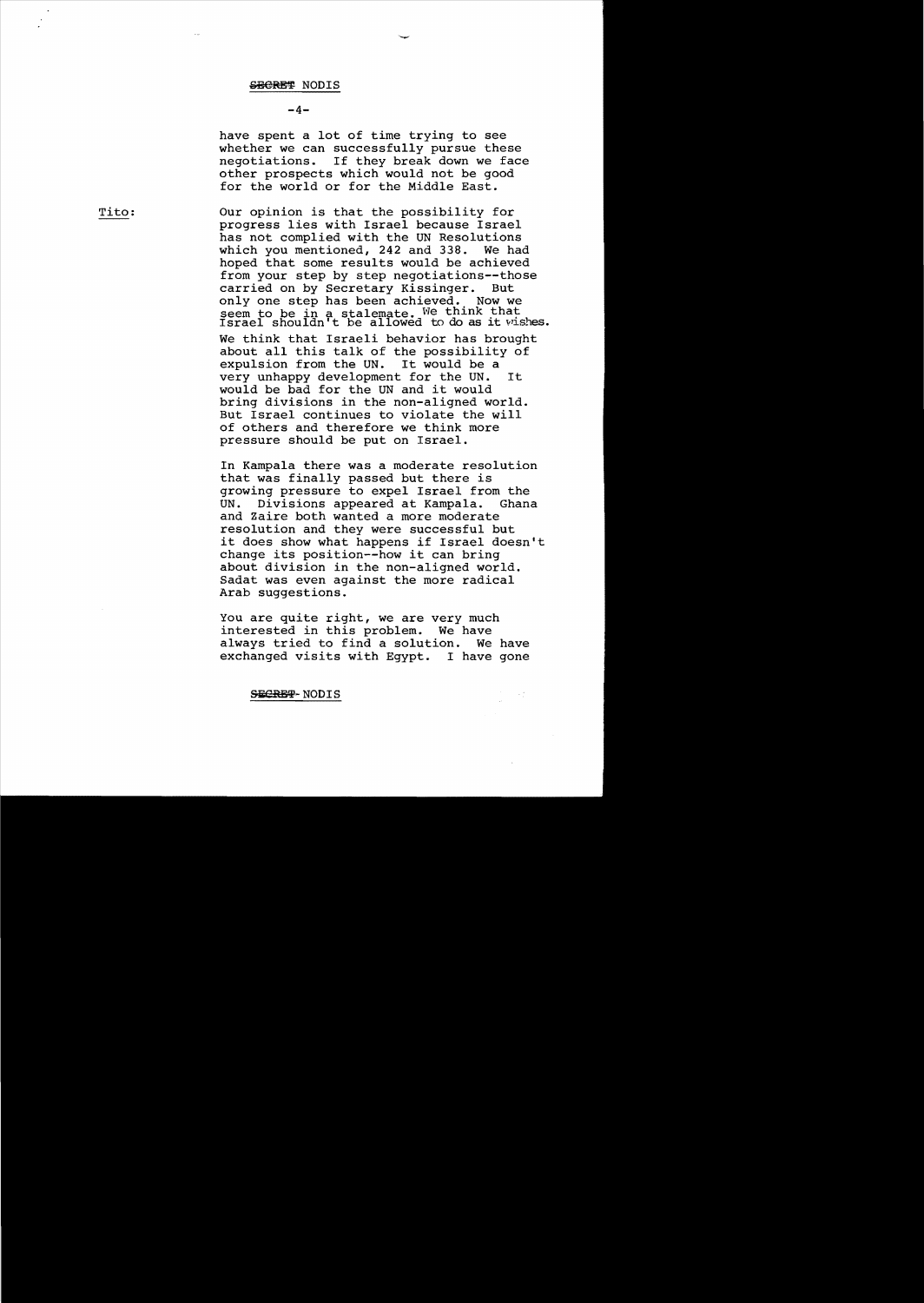#### $-5-$

there and they have come here. We always have tried to find a peaceful solution to this problem.

I have had several conversations with Naom Goldman, the head of the World Jewish Congress. He is much more realistic and he looks much farther ahead.

One has to look to the future. One has to look ten or 15 years ahead when the Arabs will be completely armed; there will be 150 million of them against only 5 or 6 million Israelis. Under such conditions the Arabs might be tempted to do what they threatened to do years ago, that is, to throw Israel into the sea. As a general principle, aggression should not pay. And the country that commits aggression should suffer the consequences.

I went to Egypt in 1967. Kardelj was with me and we met with Nasser. I said to him that Israel is a reality and it should be recognized. It is a member<br>of the United Nations. I said there of the United Nations. was no way for the Arabs to throw Israel into the sea. They didn't like what I<br>said. They kept silent. But the next They kept silent. day, Nasser said--you are right.

I know it is very difficult for Iraq and Syria with the Palestinian situation the way it is but Israel must withdraw and in return it must be recognized as a fact, as a State. As I told Goldman, Israel is a highly developed country that could help its neighbors in peace. Goldman agreed. I'm aware that you can't do these things over night but each step should not take ten years.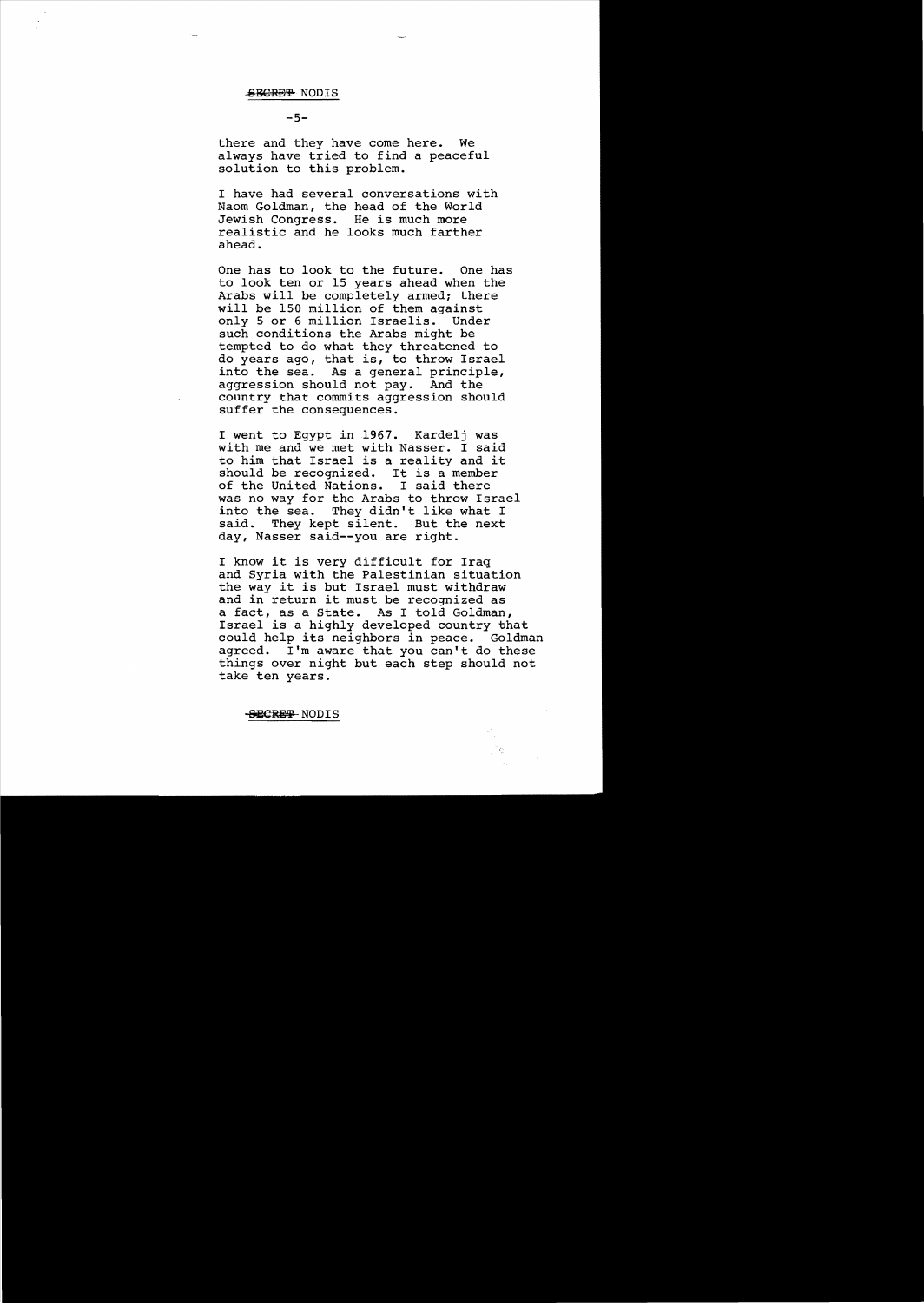$-6-$ 

The President: In my meeting with Sadat, I got the impression that you have given--that the Arabs are now in a position to recognize Israel. It would be a major step.

> I look forward to meeting Asad. I have<br>a very favorable impression of him. He a very favorable impression of him. seems to be a leader who is willing to be constructive.

We have spent a maximum time trying to convince all of the Arab leaders that a move must come and now we are working on Israel. We are in favor of a step forward now but later we recognize that there must be a general settlement.

It is of great concern to us that there not be abrupt action in the United Nations. All it would do would be to make Israel a martyr and disturb progress toward a<br>solution. I have sought this soluti-I have sought this solution with all my power and, therefore, I hope that it will be possible for you to urge moderation, particularly before the meeting in Lima.

There are good prospects that a step forward can be reached and that this will be<br>a move toward a final negotiation. I think a move toward a final negotiation. on the basis of what I know of Sadat's attitude and the attitude of Israel that we will be able to take another step. are prepared to put on significant, very significant, pressure to achieve this.

Tito: I read in today's paper that the international meeting of socialists in Stockholm has adopted a resolution which seems to be very protective of Israel. It seems to me that these unilateral positions do not<br>help. There is no question of protecting There is no question of protecting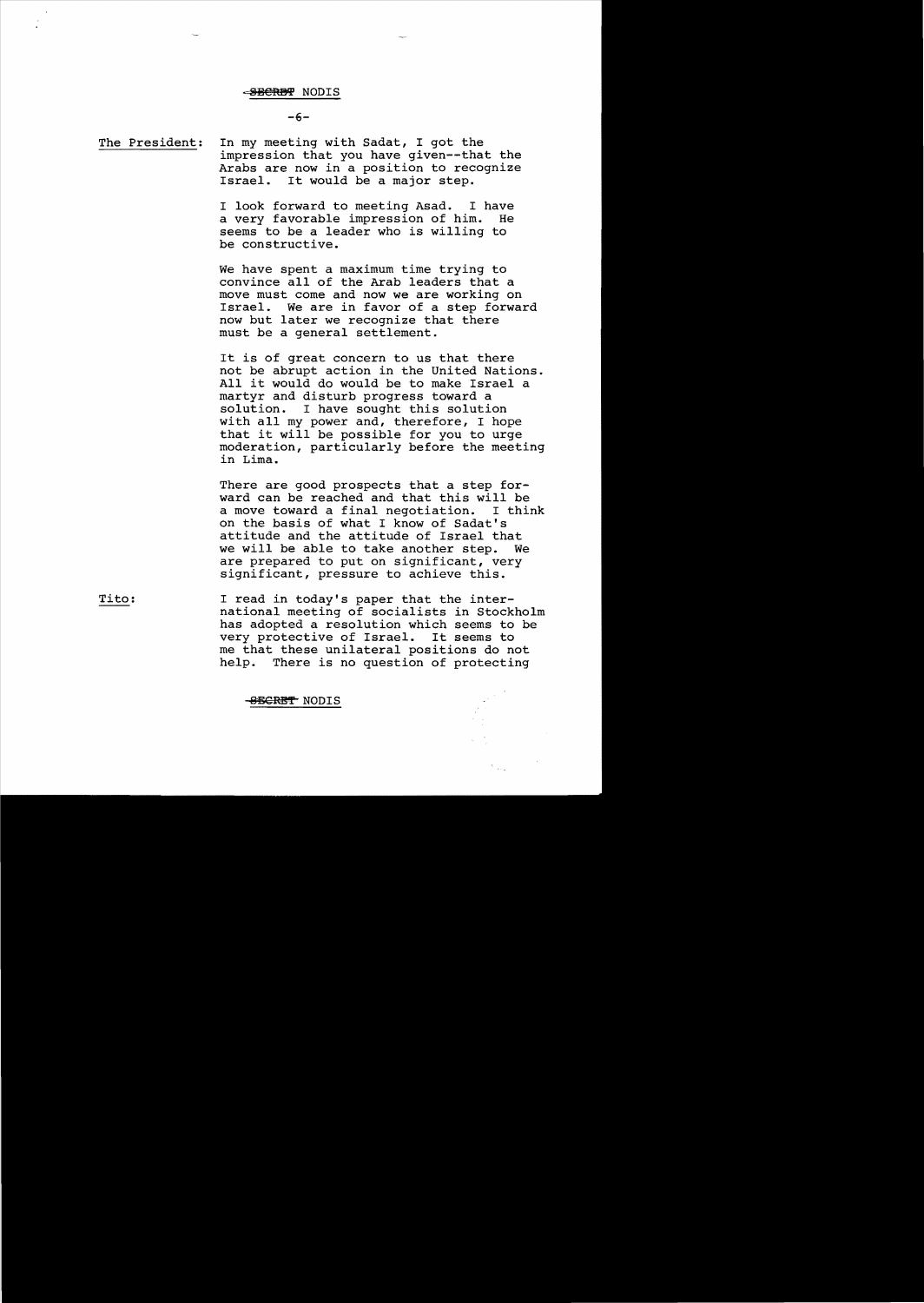$-7-$ 

Israel or expelling Israel. The two things go together.

The President: Our position on the UN has to be well spelled-out. We are dedicated to the<br>UN. We put a lot of money and time in We put a lot of money and time into that organization. But it cannot be organized and controlled by blocs. Secretary has made a very good speech on the subject in Milwaukee and that is the position of our Government.

> In the meantime, it is Israel's responsibility to make progress within the frame-<br>work of the UN Resolutions. We don't work of the UN Resolutions. We don't<br>wish Israel to be expelled. And if I may wish Israel to be expelled. And if I may<br>add a postscript to what I have said. If add a postscript to what I have said. there is no progress, I mentioned at the outset the probability of conflict--perhaps of an oil embargo. The repercussions would be world-wide and indeed the underdeveloped countries would suffer even more but it would also jeopardize economic recovery of the United States. If that were to happen, our capabilities of helping others would certainly be undermined.

Therefore, it is a matter of maximum importance to avoid these consequences and bring the countries together in the<br>manner that I described. You might be manner that I described. interested in some of the Secretary's observations because he has spent a great deal of time and effort in working<br>on the situation. Therefore, some on the situation. intimate observations by him might be helpful.

Tito:

Yes.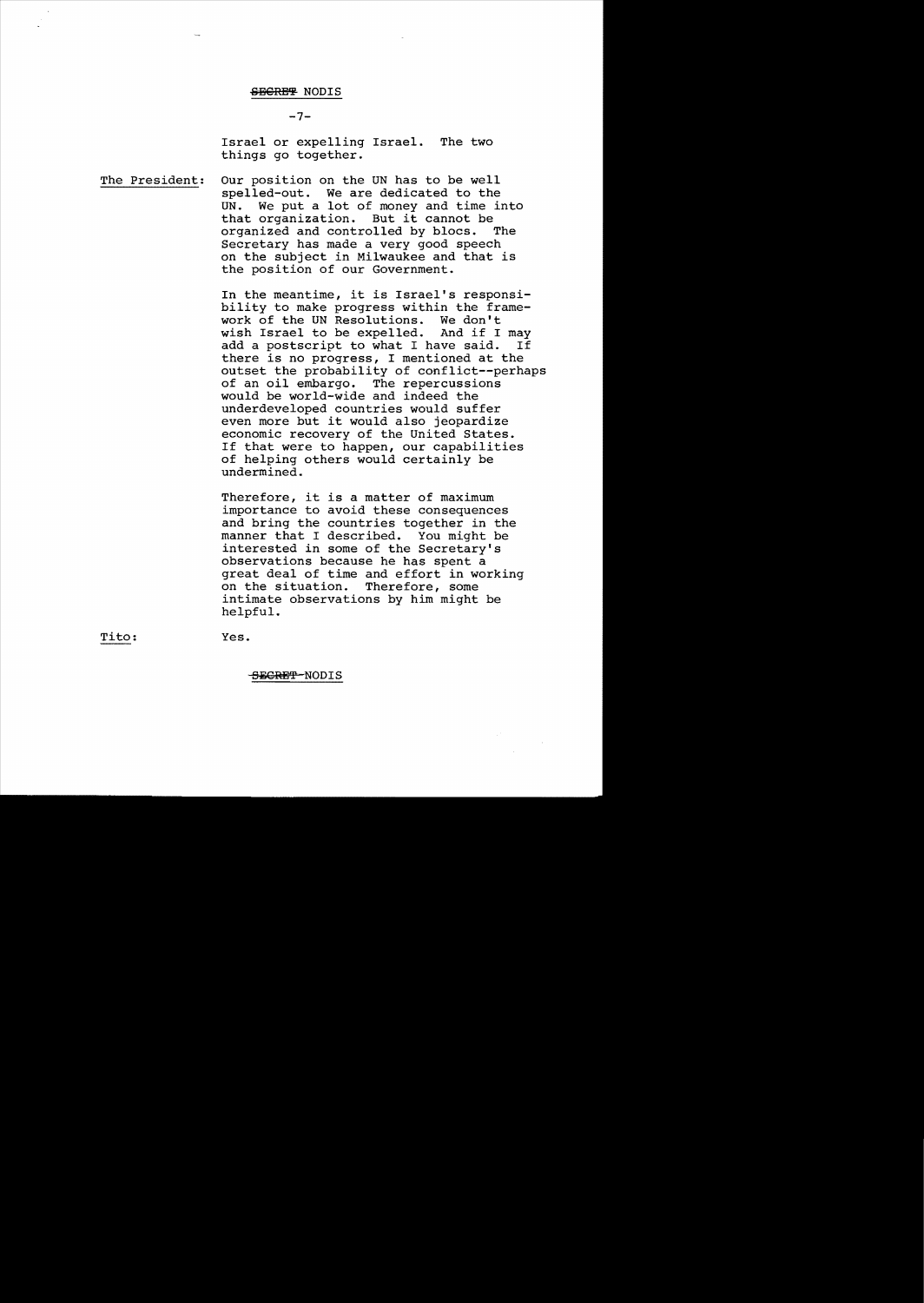#### $-8-$

The Secretary: The present outline of our basic approach is that getting together a meeting of all the parties to discuss all the issues would play into the hands of those Israelis<br>who do not wish to have any progress. Just who do not wish to have any progress. as an example, if the Palestinian issue were raised first, it could easily hang<br>things up six months or more. Then we would things up six months or more. be in the United States in a re-election period. The stage when all these issues have to be discussed will come, but it is not yet here.

> The most important problem is to avoid backward movement. If we can get Israel to bring about some progress, it would help in this negotiation in an important psycological way. This is why we would like to deal with one issue at a time. This way we can avoid delay even though that is what some Israelis are trying to develop as a tactic.

On another question, Syria seems to think that we are trying to split the Arabs. I have great personal affection for Asad. He is a real man but the only way that we can help to make progress on Syria is that we must take a step first with Egypt and once progress is made, then we can move<br>elsewhere. That is our policy. That is our policy.

Right now we think that the negotiations can succeed because we have a strong<br>Presidential position. People don't take Presidential position. Secretaries of State seriously but they do take the President seriously and it is his personal intervention with Israel that has enabled us to get propositions from Israel that we feel now meet the basic demands of Sadat for the first time. But there still are an enormous number of

SPORET NODIS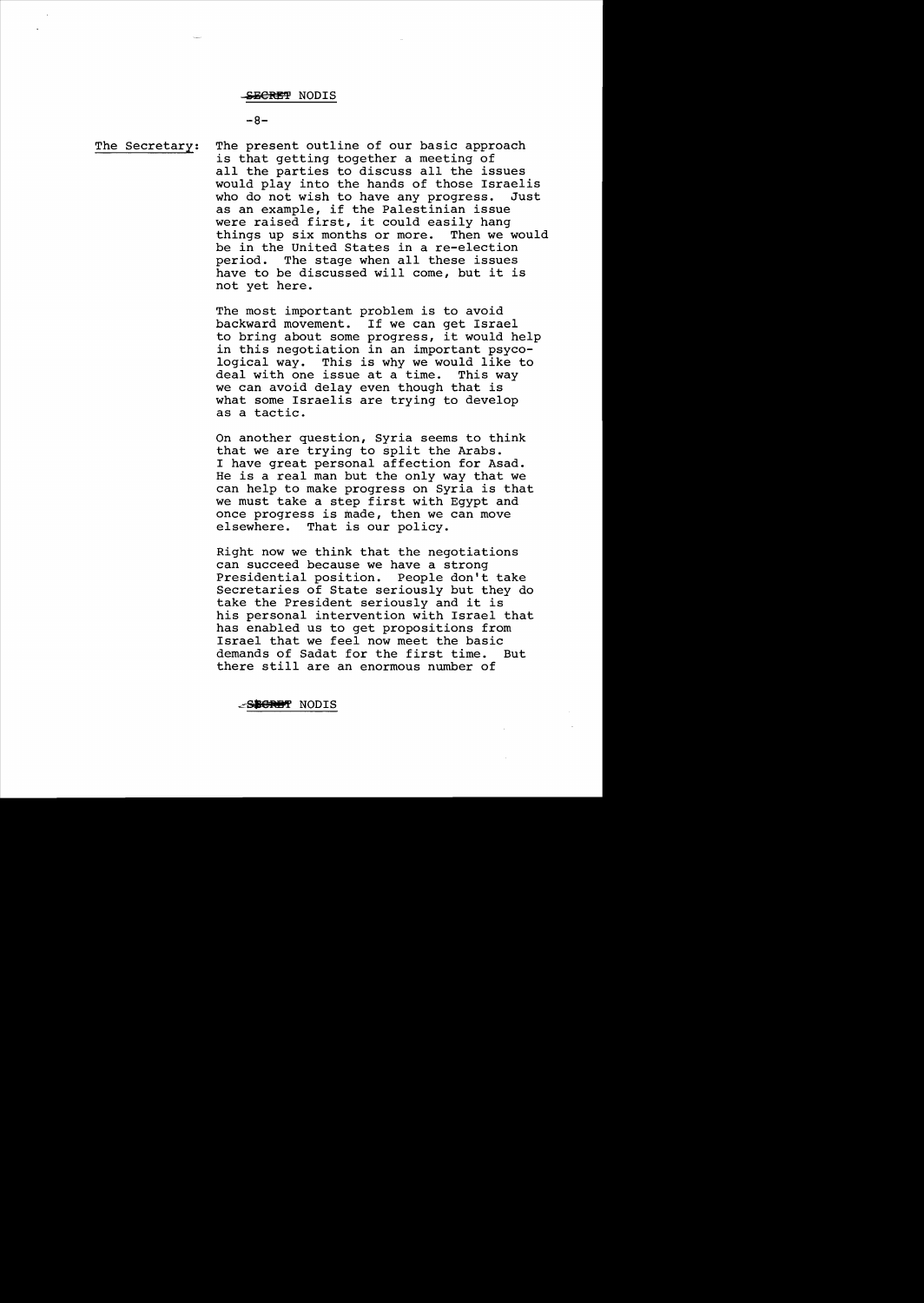**-9**

details and, of course, the Israelis are not known for their excessive generosity in these matters. But we have established certain principles and we feel that there is a chance to<br>finish by the end of August. Once we finish by the end of August. can get that kind of agreement then we can turn to the Syrian problem. After that, we can move to an overall solution.

On the Israeli side, their strategy is that they are much more comfortable with the radical Arab leaders than with the<br>moderates. If the Arabs are anti-Amer If the Arabs are anti-American and pro-Soviet then the Israelis feel that they can appeal to the groups in the United States that are anti-Soviet and that, therefore, they have a better chance of getting their positions accepted.

It is very important for you, Mr. President, to influence the Arabs to keep on a moderate course. It is in their own interest to continue a policy of moderation that they<br>have been pursuing. This has already had This has already had a beneficial effect on American policy which is now fully engaged in an even-handed way. The objective conditions are not here yet for an overall solution which is what President Tito wants but we must continue the moderate position and curb some of the<br>Arab desire for epic cavalry charges. It Arab desire for epic cavalry charges. is in this sense that the UN issue is a major problem. If Israel is suspended, all support will go toward Israel in the United States and the Israelis will come to us and ask--how can we rely on UN forces to police a settlement when we are not even in the United Nations. We do think that we do have a chance to make progress and that is what we are trying to do now.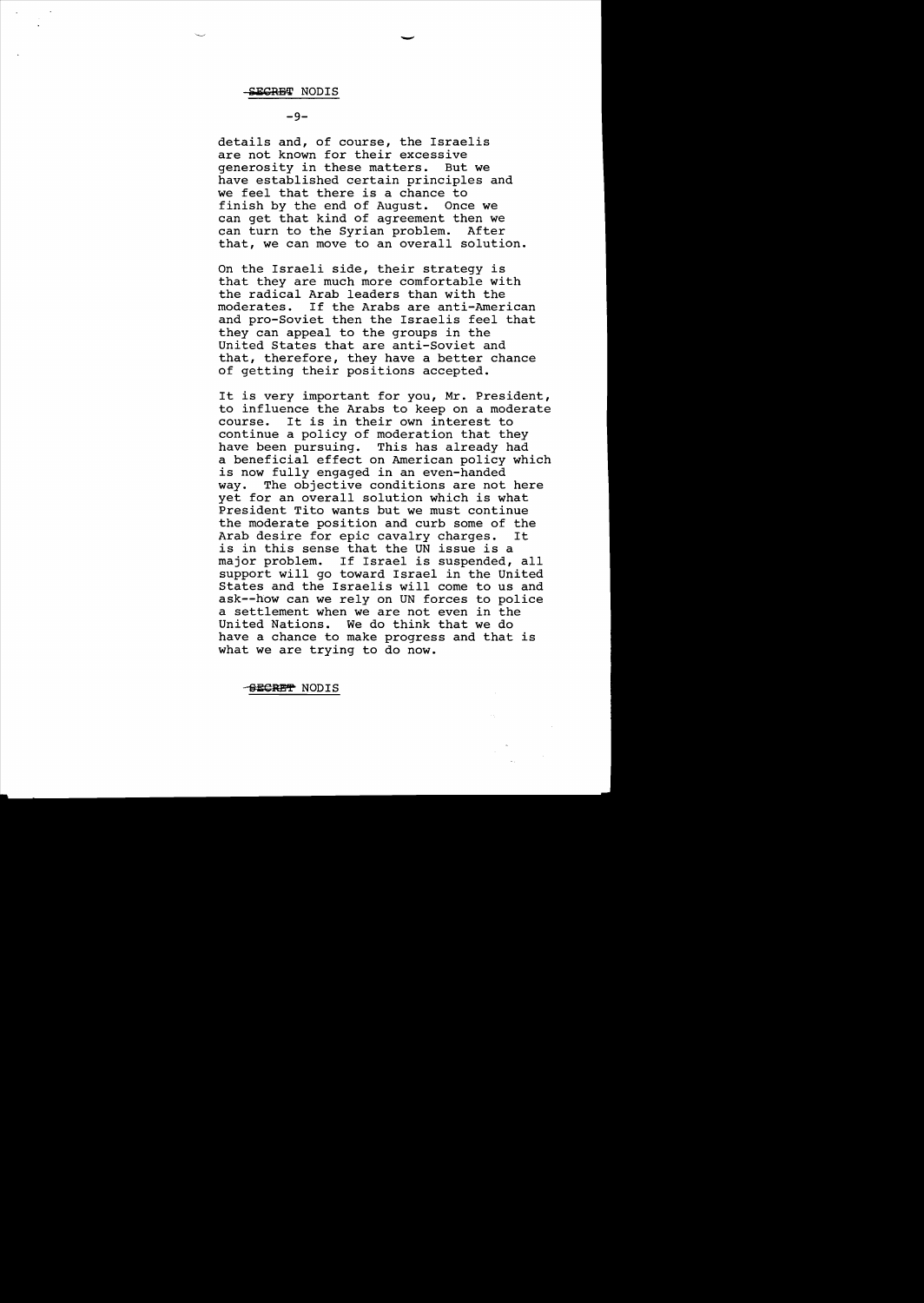## $-10-$

Tito:

Our Minister for Foreign Affairs Minic will go to Lima. His position will not<br>be easy but he will do what he can. But be easy but he will do what he can. if one wants to be against something one<br>needs arquments. We are aware of the co We are aware of the  $con$ sequences and we are against having Israel<br>thrown out of the UN. It would be a very thrown out of the UN. unhappy situation. I have great confidence that extreme measures will not be applied. But there are other intermediate measures.<br>We are not against sanctions. You should We are not against sanctions. try to convince Israel because in this matter they are very short-sighted.

The Secretary: But if I go to the Middle East before the non-aligned meeting in Lima, you can assume that there is a great chance that we are assured of success. Because the President has said to me that I must not go to the Middle East again unless we are 90 percent assured of success. helpful in convincing the Syrians that we are not interested in splitting the Arabs. We had no contact with the Arab world for ten years. We certainly don't want to move them back toward radicalism. We want them to continue to be moderate. It is in our own self-interest to make them even more moderate and we certainly don't want to isolate either the Syrians or the Algerians and you can help us convince them of that. It is in our own self-interest. We have a very high regard and good relations with Boumediene and these are in fact better relations than might be indicated by our respective public statements. I hope that Mr. Minic will try to convey these views<br>for us. In any case, we will speak In any case, we will speak directly to the Algerians. If I go to the Middle East, I will try to stop in Algiers. We have good relations with him. He is a strong and thoughtful man.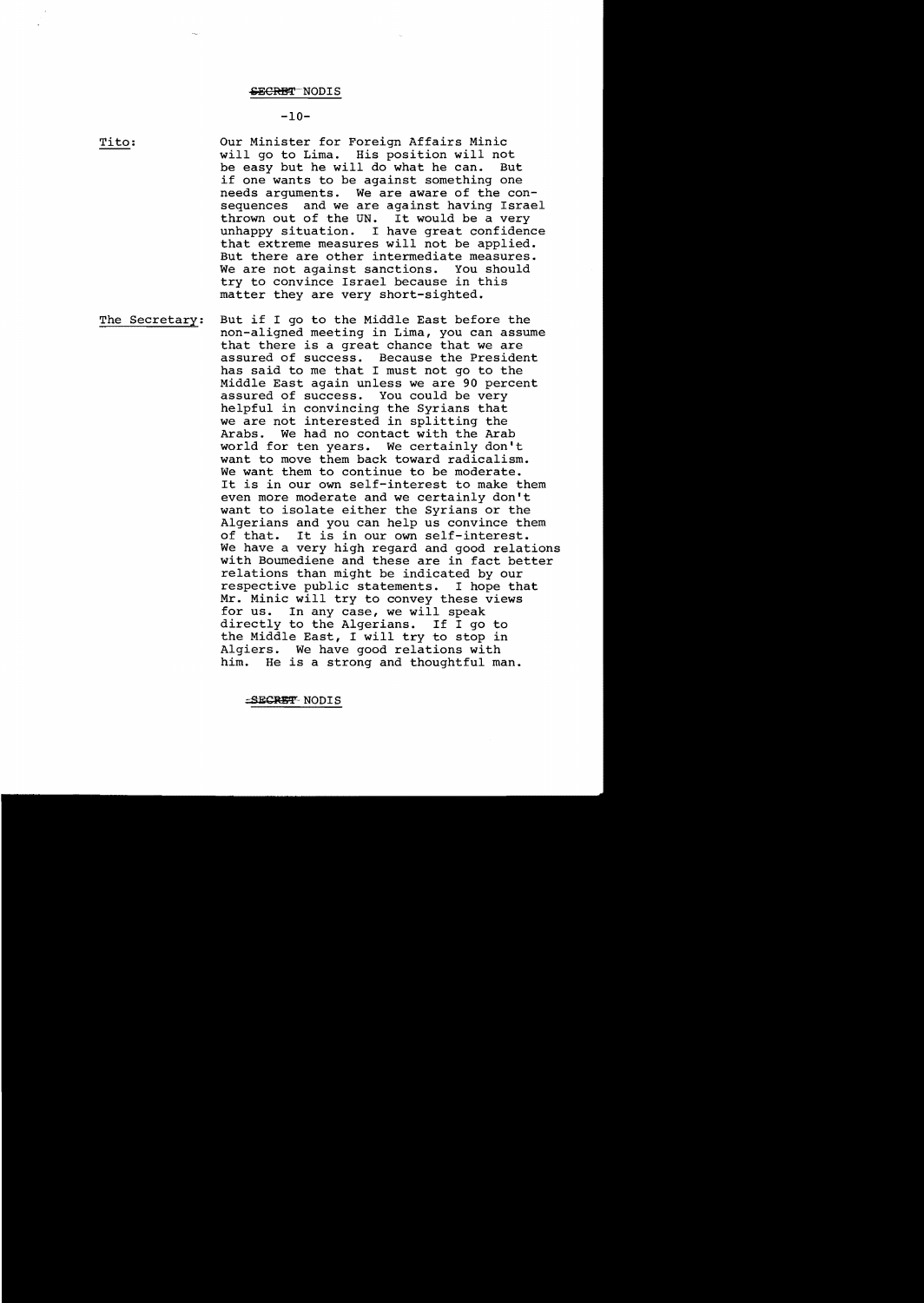#### $-11-$

Minic: Yes. He is a very good man.

- The Secretary: His trouble on economic issues at any rate is that he cannot take "yes" for an answer.
- The President: I would like to add in conclusion that we are interested in strengthening the forces of peace and that we know that we must work together to do this. we cannot do it all. We can't solve<br>the Middle East problem alone. Our the Middle East problem alone. cooperation is crucial and we want to have a broadened ability to help the less-developed countries, the nonaligned and all those who want peace.
- Tito: Are there any comments from my Ministers?
- Minic: If I may ask a question, what do you, Mr. President, and the Secretary, think will happen if there is no success? You mentioned war but what other ideas apart from your efforts do you have?
- The President: If we fail in our current efforts we will have to proceed with our reassessment. One possibility is that we will move to Geneva and advocate a broad settlement even though we know that that is a less desirable course of action. But it might temporarily help to avoid a conflict but for the moment we strongly feel that a step-by-step policy is superior.
- The Secretary: That is the reason that we have been reluctant to go to Geneva right away. The Arabs must ask for the PLO to be included and that could lead to a deadlock that might last for months. Also, those who know Arabs feel that, with four groups of them in the room, the oratory would not exactly be calm. It would play into the

#### S<del>ecret</del> NODIS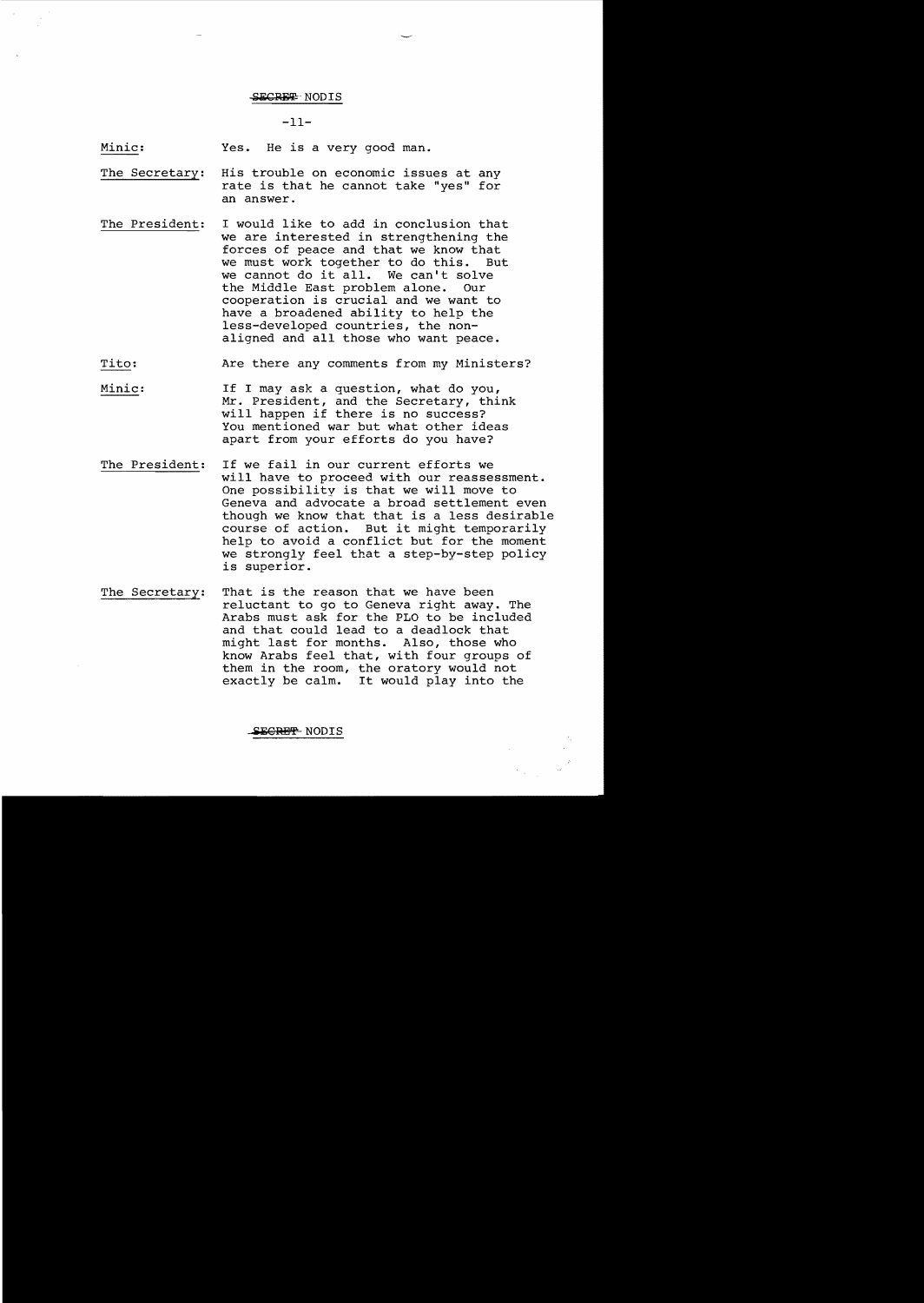## $-12-$

hands of the Israeli strategy for<br>delay. The President would find The President would find it difficult to be effective in an election period but we are definitely committed to go to Geneva at some point. It is just a question of timing to use our action to the maximum effect.

- Tito: Should present efforts fail, you suggest Geneva. Would you go with the Soviets?
- The President: The Secretary has had recent talks with Gromyko on this. He could discuss it.
- The Secretary: The basic strategy of the Soviets is to take credit for our actions. But at the right moment, in any case, we will have to go to Geneva. If we fail, we will also have to go to Geneva and then put our ideas forward for an overall settlement. We will not, however, go there as the lawyer for one party.
- Minic: Would the Soviets accept to go if the present efforts fail?
- The Secretary: They would happily go to Geneva. But their capacity to produce anything is very limited. They would go together with us if our efforts fail. Even then, it depends on what we can do with the Israelis. For the President of the United States this is a domestic problem. What we want is permanent peace, withdrawal and guarantees on all fronts. That is our basic position.
- The President: If we go to Geneva and put a broad proposal forward and then get in a brawl about the PLO, it could actually lead further toward UN expulsion. The domestic problemsin the United States would become monumental.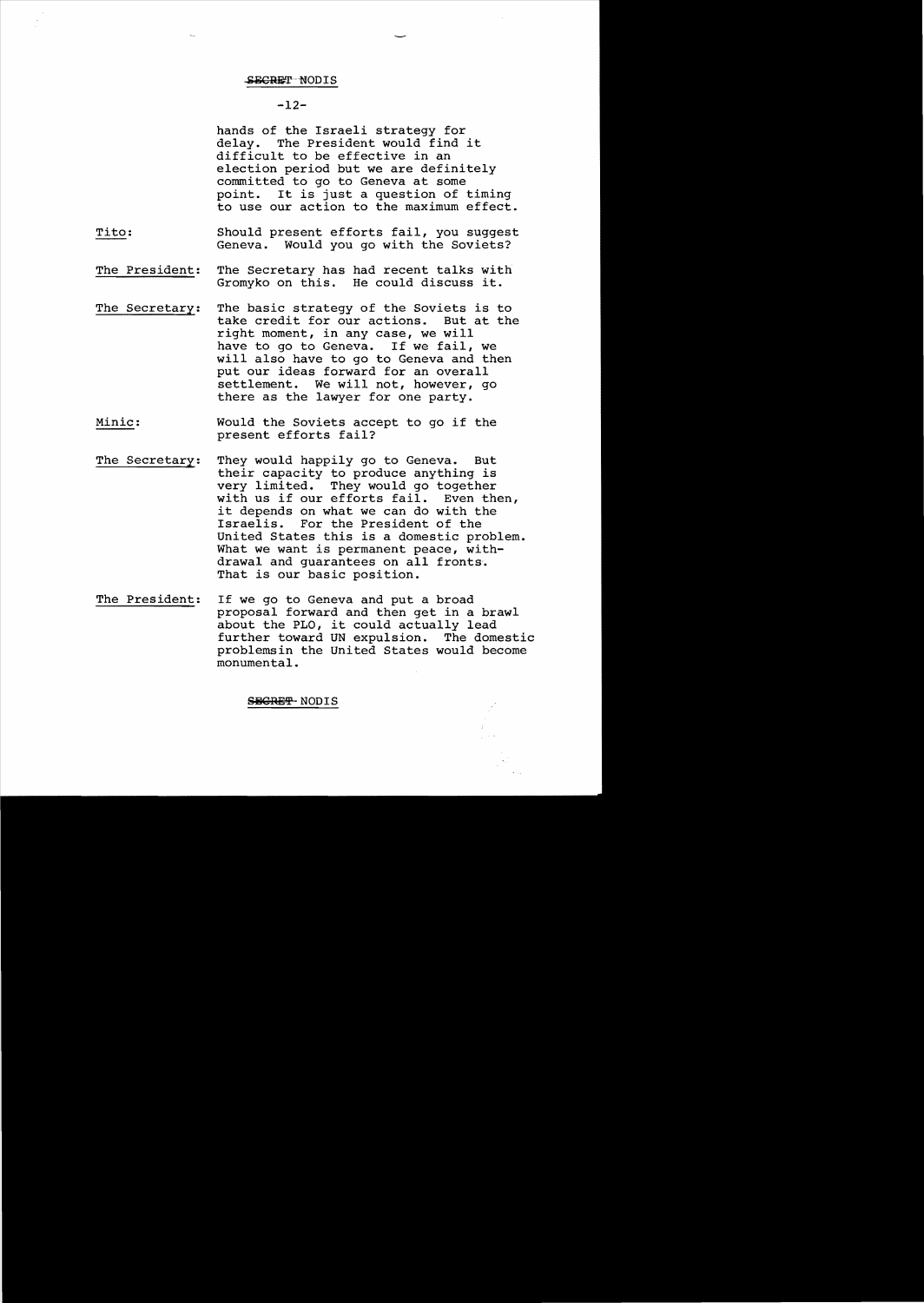$-13-$ 

- The Secretary: Beside we have no intention of failing. The President is not as gentle as he appears in his behavior.
- The President: I show my true nature with my old friends in Congress. Speaking of Congress you have a good delegation coming here with<br>the Speaker of the House. They have the Speaker of the House. great respect for you and Yugoslavia. I think it would be useful for you to have a frank discussion with them and give them your analysis of the Middle<br>East situation. That would be very That would be very helpful to us.

Tito: I would be glad to do that.

- The President: The Speaker is third in line for succession.
- The Secretary: The President is always extremely nervous when he (Albert) moves up (to second place) as has happened two times before.
- The President: I might say that, back in the times when I used to talk to John Foster Dulles, he told me of the excellent relations we had with Yugoslavia on the question of arms<br>sales. I realize that there may be some I realize that there may be some people in the bureaucracy who have not given the proper attention and expedited the request that you have made but when I get back I will give this my personal attention and I can assure you that the matter will be resolved.
- Tito: We have bureaucrats on both sides. It was very good of you to raise the question because that saved me the trouble of raising it.
- The President: I can speak very frankly about bureaucrats.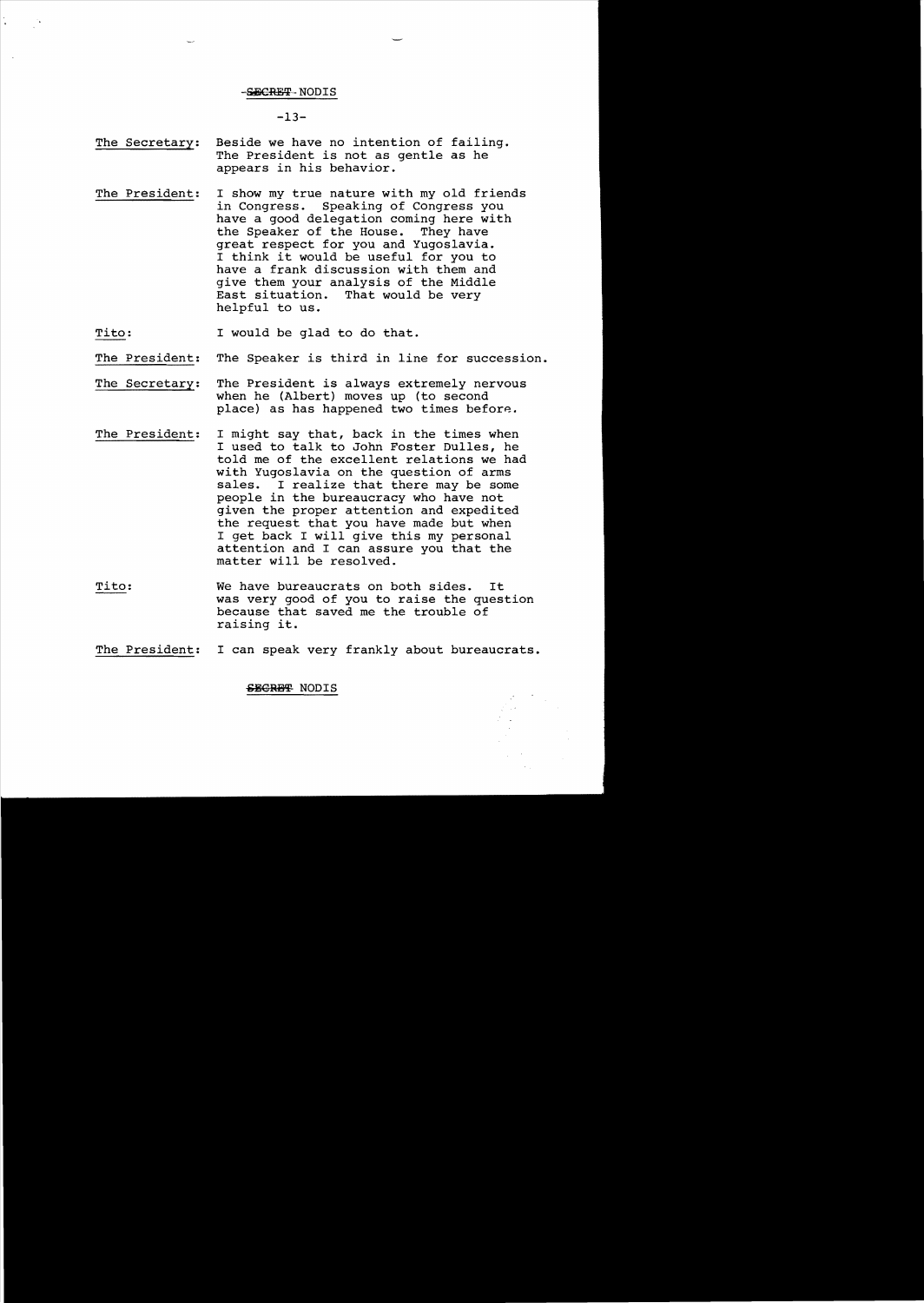$-14-$ 

Tito: I cannot because my Prime Minister is here.

Kardelj: I wonder if I could add a point about<br>the economic situation. Yugoslavia the economic situation. has moved on now from the stage of being a less-developed country. It has great need for capital because it is still developing. We believe that the greatest source of capital can come from the United States. We want to have a larger connection of American capital to our industry. In industry, agriculture, technology, know-how, we would like to get more from the United States. our systems differ, we have a system that enables us to use both public and private<br>groups to work to build our country. We groups to work to build our country. are preparing a new law on investment which will make things easier for investors<br>from abroad. But we notice that there is But we notice that there is still mistrust in certain American circles. It would be good for the United States Administration to support this effort more to help to create an atmosphere under which trust can be developed in this cooperation.

The President: I have been very impressed by what I have seen and I understand that American industry and capital have been very well received here in Yugoslavia and have achieved many successes. This has certainly strengthened our ties. If there are special areas of particular interest on the industrial side, I would be glad to get into this matter, as I have already said I will get into the matter of military hardware.

> I should add to what I said earlier that the capacity of American industry depends on our own economic strength. We have been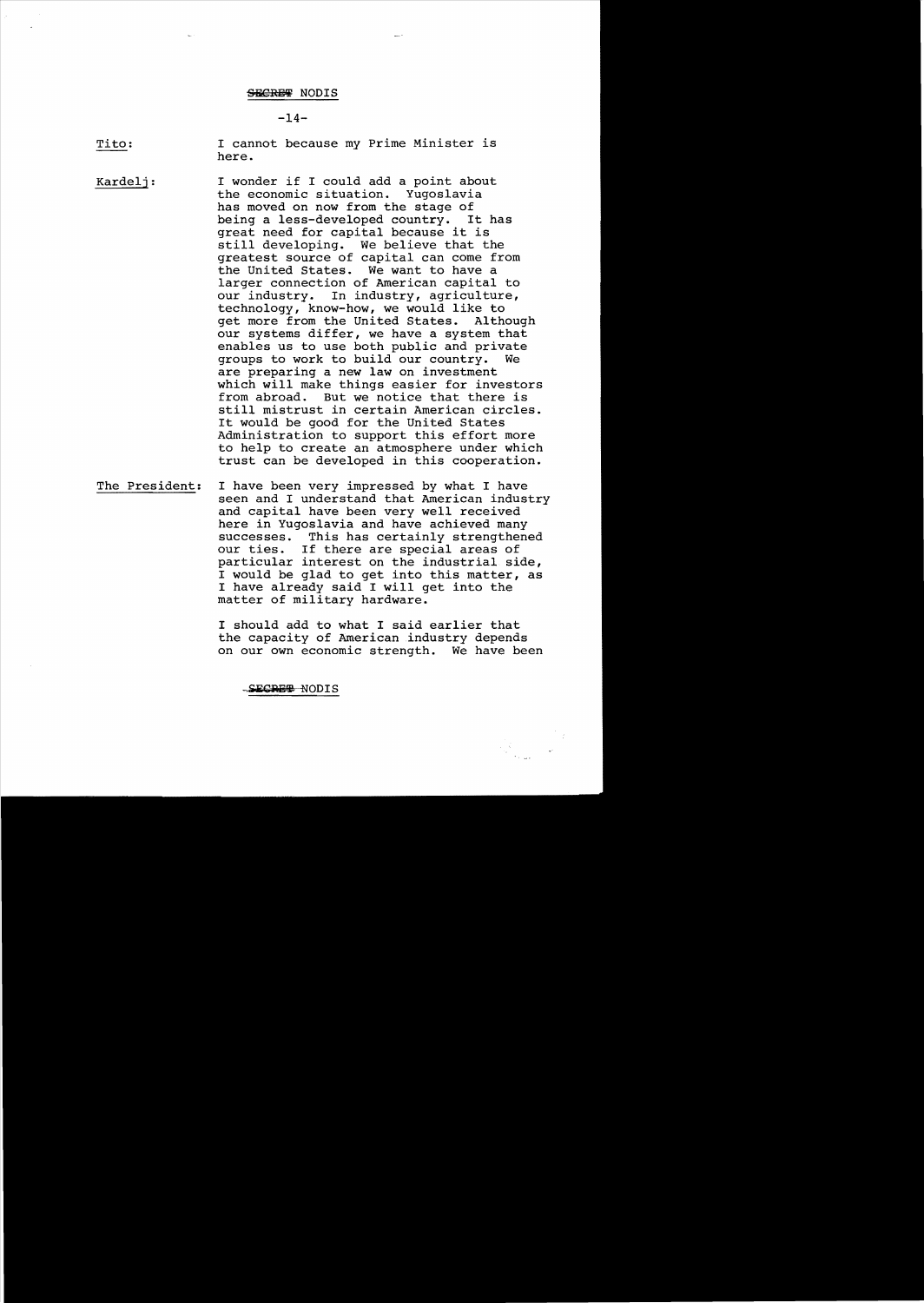## **-15**

in a serious economic recession over the past six to eight months but by firm policies we have started to recover in a constructive way. We are well ahead of other major developed countries in our recovery. But any outside impact, such as an oil embargo, would severely affect our ability to recover from recession and that could set us back six months to a year or longer. We want to expand our relations throughout the world and to do this we need a healthy American economy.

—<br>—

Minic: If we want to improve the economy, we also need to have better cooperation between developed countries and less-developed<br>countries. That is why we are very in That is why we are very interested in the Seventh UN Special Session. We know that the United States will play a key role and indeed the outcome will depend in large part on the position of the United States. If I can ask a question I would like to hear what your attitude is going to be on relations between developed countries and less-developed countries, especially since the United States had reservations about the way the Sixth Session went.

> We have a very serious and explosive situation. Thirty to forty less-developed countries are in a catastrophic economic situation. According to the GATT, there is a 30 to 40 billion dollar deficit on the trade account<br>for the LDCc. This is a problem that con-This is a problem that concerns the whole world. We expect to have a harsh debate in the UN and you will need to have patience. One of the things that concerns me is that, as I understand, there has not even been an agreement yet on the agenda for the meeting.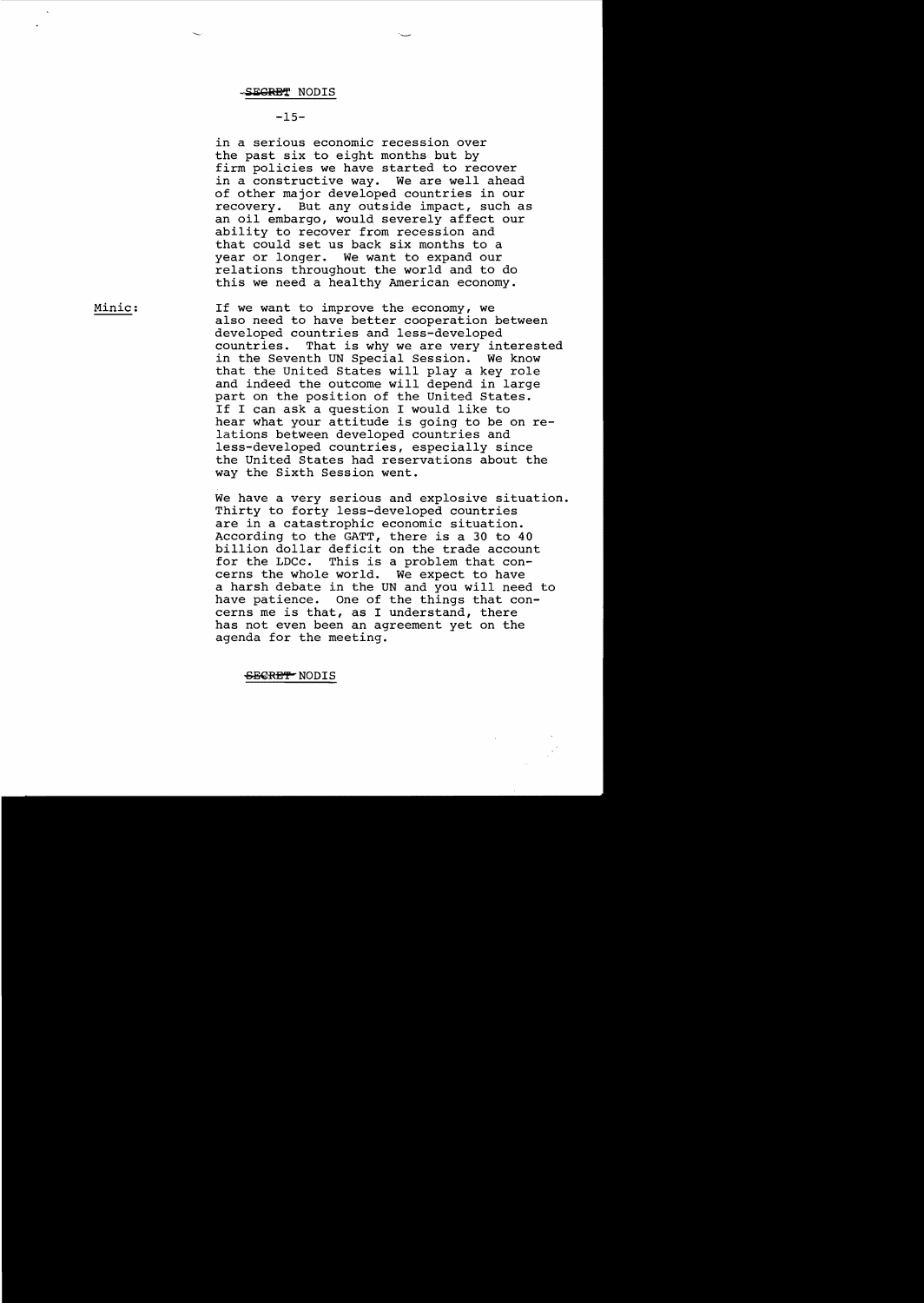## -SEGRET -NODIS

## $-16-$

- The President: We will go to the UN session with a<br>verv constructive attitude. The very constructive attitude. Secretary will go there and indicate our<br>attitude. In the history of the United In the history of the United States in the post war period--during my whole term in the Congress since 1949--we have been sympathetic and we have provided leadership in helping the less-developed countries. We have world-wide relations and bilateral relations.<br>is not our fault. It is It is due to the extreme increase in oil prices. We want to work to avoid a catastrophe. The Secretary will avoid a catastrophe. have a constructive attitude. We recognize the realities we find in the world today.
- Minic: It is also fair to say that inflation has played a role in the basic economic problems of our world.
- The Secretary: The basic issue is--are we going to have another ideological confrontation and no practical results? If we defend the existing system and you say the "new economic order" is better, we will accomplish nothing. I have made a tremendous effort and we are telling all of our people to stop defending the economic system.

We want to get down to special cases and see whether we can't make progress. We will make specific proposals on energy, raw materials, financing, and development designed to even out the fluctuations in<br>our economic trends. We are not in favor our economic trends. of price stabilization schemes. We are in favor, instead, of income stabilization which would allow a certain amount of price fluctuation to occur. We think that price stabilization schemes would benefit mainly countries like the United States and the

SE<del>CRET</del>-NODIS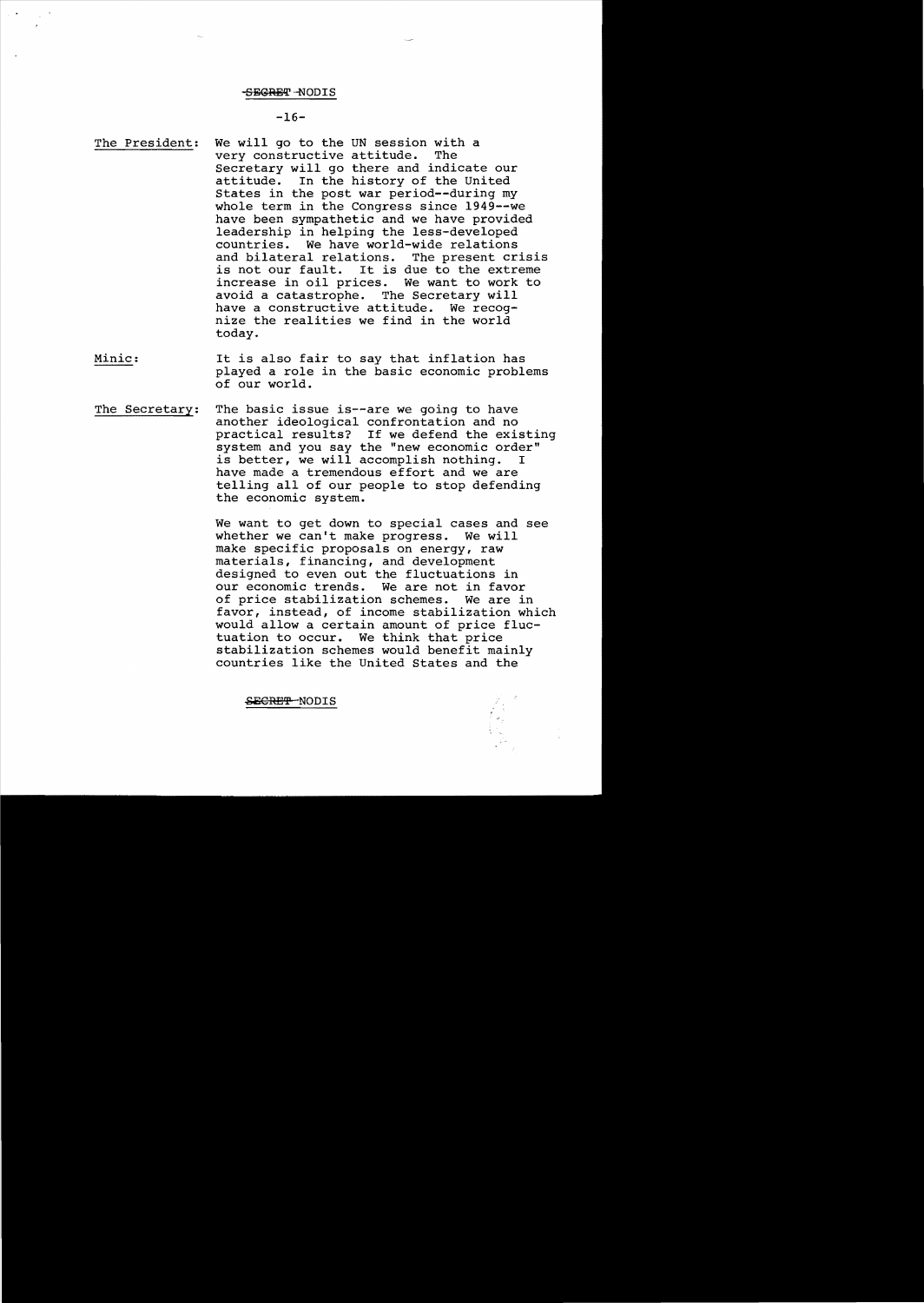## $-17-$

soviet Union who are raw material producers. But income stabilization would help the least developed countries.

Minic: As far as we know the less-developed countries do not intend to have a philosophical debate on the new economic<br>order. They intend to raise, howev They intend to raise, however, their special problems but I am worried that it is impossible to reach an agreement<br>even on the agenda. The "Seventy-Seven" The "Seventy-Seven" have put forward the following list of<br>things to be discussed: trade in raw things to be discussed: materials; trade in industrial products; monetary problems; technology problems; and changes in the structure of the United Nations to deal with development. Your delegation has added "food" and "the problems of the most seriously affected countries (MSA)." We have been wondering why there is already a tense atmosphere on the agenda and we hope that you Americans will help to make progress in this session.

- The Secretary: I have not followed in detail the question of negotiations about the agenda but I can tell you that we will have a constructive attitude. We'll also support the consumerproducer dialogue and we feel that, while the UN session can discuss policy issues, we can get down to specific negotiations in the three or four commissions set up under the Energy Conference. These commissions would be on energy, raw materials, development and finance.
- Tito: I would also like to have a discussion on the relations between the United States and the non-aligned world but I guess we do not have time now. I would like to see how<br>we can establish contact. Maybe you and we can establish contact. Mr. Minic can discuss this in the car.